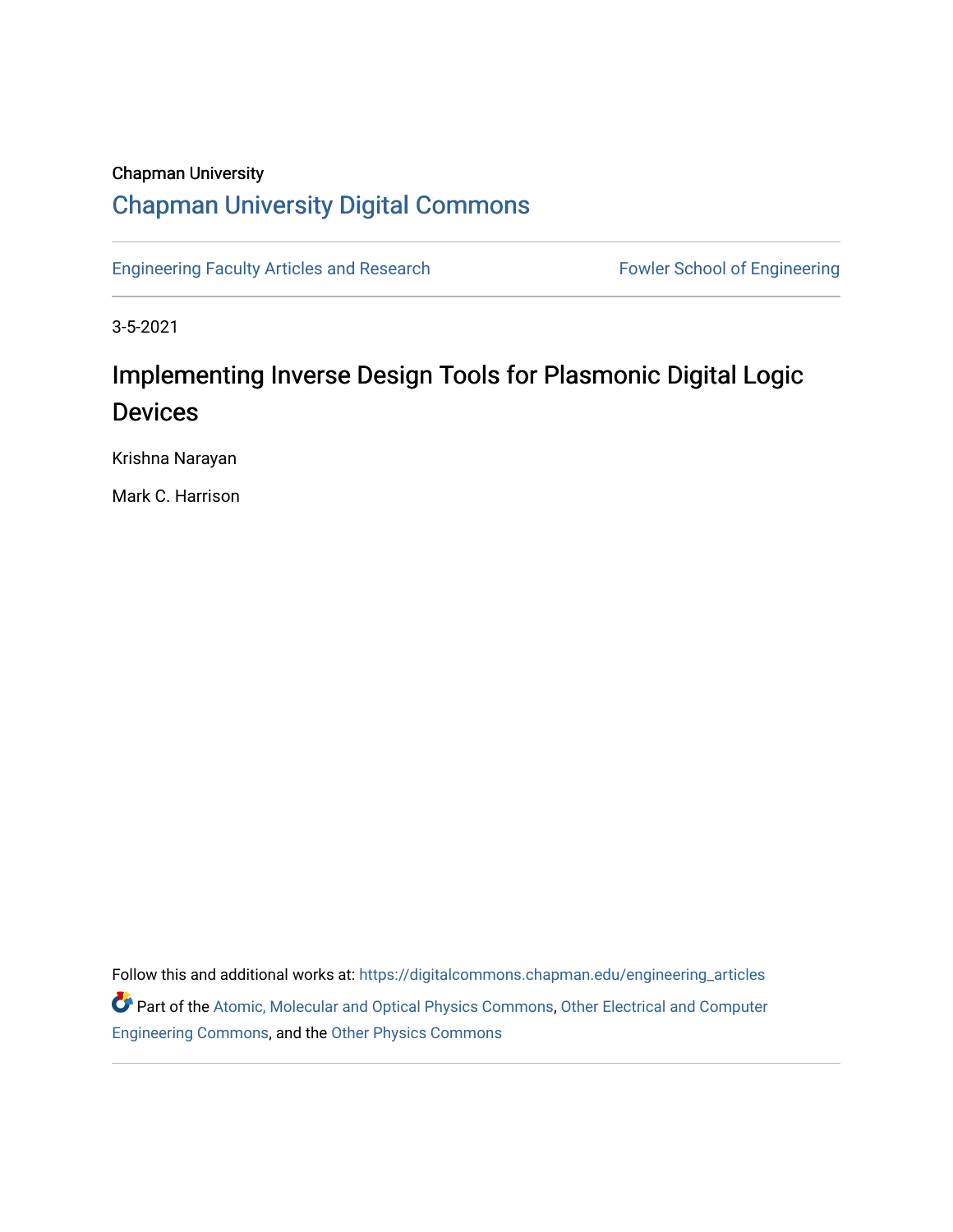## Implementing Inverse Design Tools for Plasmonic Digital Logic Devices

### **Comments**

This article was originally published in Proceedings of SPIE, volume 11680, Physics and Simulation of Optoelectronic Devices XXIX, in 2021. <https://doi.org/10.1117/12.2577895>

### Copyright

Society of Photo-Optical Instrumentation Engineers (SPIE)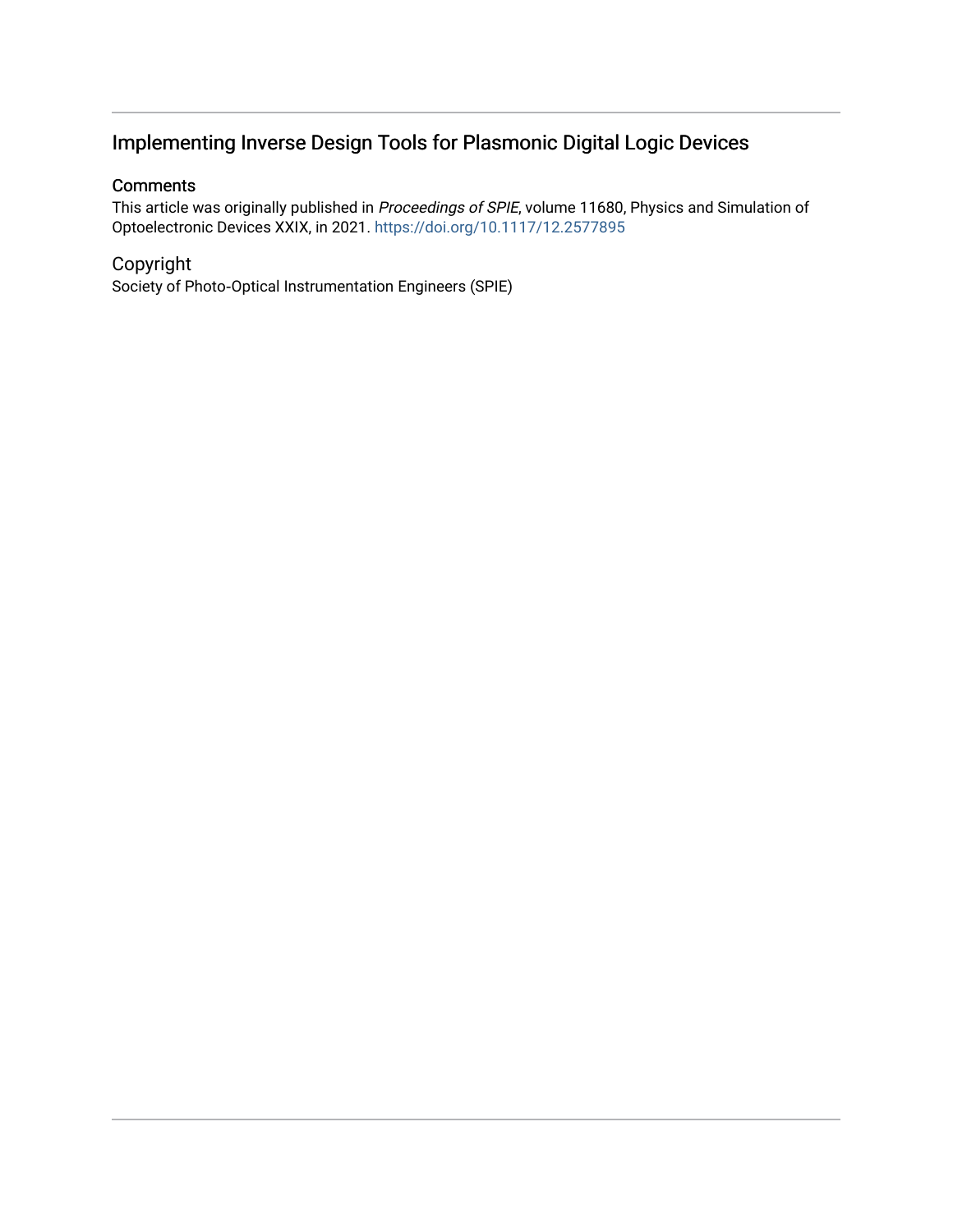### **Implementing inverse design tools for plasmonic digital logic devices**

Krishna Narayan<sup>a</sup>, Mark C. Harrison<sup>\*a</sup> a Fowler School of Engineering, Chapman University, One University Drive, Orange, CA, USA 92866

#### **ABSTRACT**

Despite the benefits that optics and photonics have brought to improving communications, there remains a lack of commercialized optical computing devices and systems, which reduces the benefits of using light as an information-carrying medium. We are developing architectures and designs of photonic logic gates for creating larger-scale functional photonic logic circuits. In contrast to other approaches, we are focusing on the development of logic devices which can be cascaded in arbitrary ways to allow for more complex photonic integrated circuit design. Additionally, optical computing often uses on-off keying, which fails to take advantage of denser encoding schemes often used to optically transmit data. We propose that devices that operate on phase-shift keying will not only be more efficient, but easier to cascade. To achieve the goal of cascadable devices operating on phase-shift keying, we have designed a plasmonic waveguide logic device using inverse design tools. These tools have allowed us to create a device with an arbitrary topology that has increased performance and reduced footprint compared to a conventional device with the same operation. In addition, inverse design simplifies the process of designing devices that operate with phase-shift keying, which can become complicated with conventional design methods. In order to implement inverse design tools for plasmonic devices and phase-shift keying, we used fully 3D FDTD simulations. We compare the inverse-designed devices to more conventional devices in order to characterize their performance. **Keywords:** plasmonics, photonic logic, inverse design, photonic integrated circuits, plasmonic devices

#### **1. INTRODUCTION**

Conventional communication links typically rely on light to transmit information, but use electronic signals to process it<sup>1-3</sup>. By replacing the electronic processing with photonic circuits, we can allow for faster, lower power data transfer<sup>4-6</sup>. In other words, we can achieve increased information processing speed and higherdensity information encoding as well. Typically, light intensity acts as an input and output for logic gates, but by using other encoding mechanisms, such as phase-shift keying (PSK), we can increase the density of our encoding.

Additionally, there are numerous photonic device architectures and geometries that are studied for use in photonic logic devices<sup>7-10</sup>. However, these architectures and geometries are often not compatible with one another, which is a barrier to designing large and complex photonic integrated circuits.

Our goal is to use surface plasmon polariton (SPP) waveguides to build faster and more compact logic gates. SPPs are electromagnetic surface waves that travel along a metal-dielectric interface. They have many benefits, including tight optical confinement which leads to small device footprints<sup>11</sup>. Using SPPs, which can be coupled beyond the diffraction-limit, we can construct photonic logic gates at the nanoscale.

To design and optimize a plasmonic logic gate, we use Lumerical FDTD, a photonic simulation software. Within Lumerical, we design our devices using a dielectric-loaded SPP (DLSPP) architecture. They consist of a metal layer on top of a substrate with a dielectric strip to define the waveguide. We are using binary

\*mharrison@chapman.edu

Physics and Simulation of Optoelectronic Devices XXIX, edited by Bernd Witzigmann, Marek Osiński, Yasuhiko Arakawa, Proc. of SPIE Vol. 11680, 1168005 · © 2021 SPIE CCC code: 0277-786X/21/\$21 · doi: 10.1117/12.2577895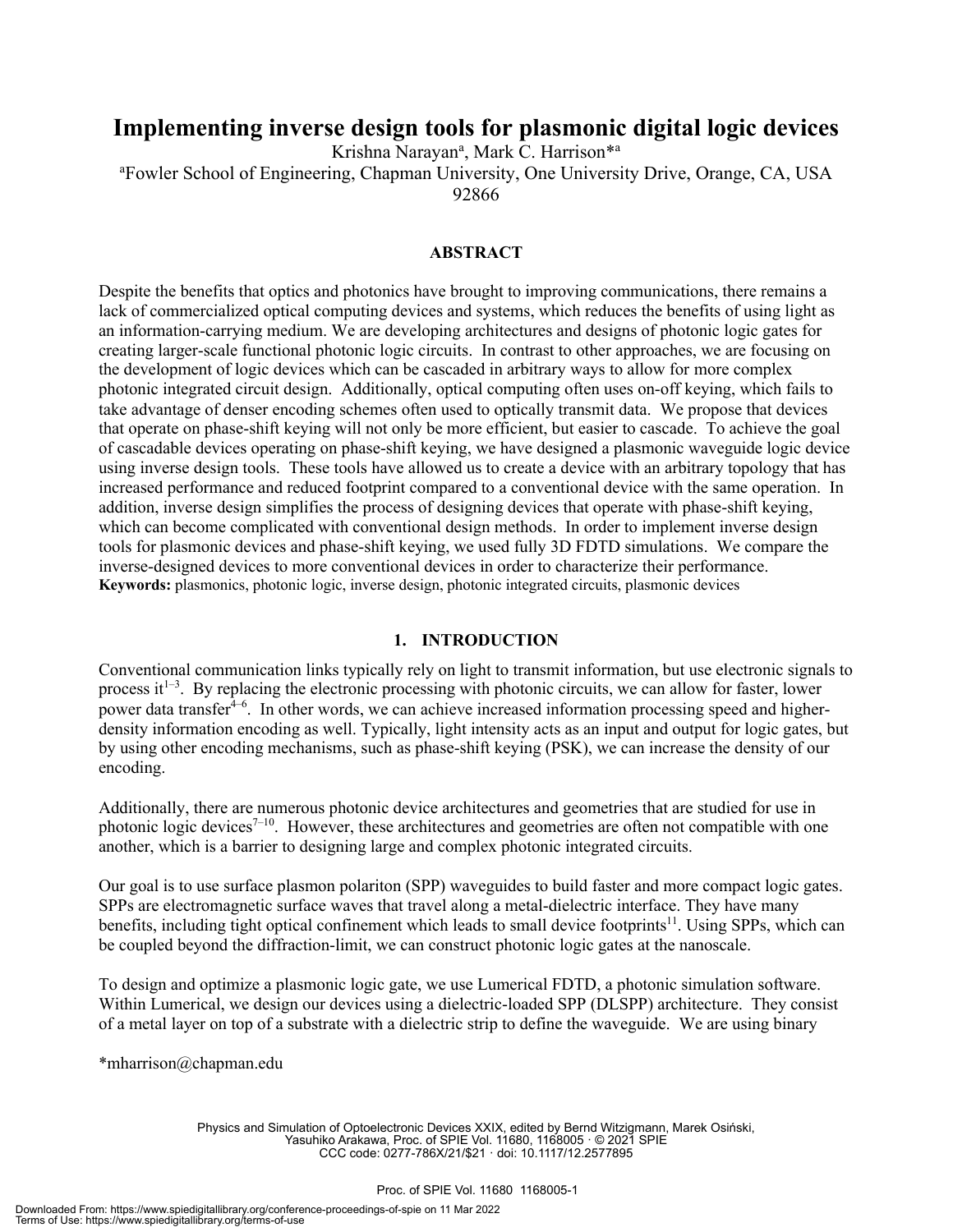phase-shift keying (BPSK) to encode the input and output of our device. Lumerical also provides us with multiple forms of optimization. For this work, we focus on using the inverse design optimization tools provided with Lumerical<sup>12</sup>. We compare the efficiency of both inverse and conventional designs and verify that inverse design creates a more compact, efficient design.

#### **2. METHODS**

#### **2.1 Circuit Architecture**

The plasmonic device uses silica stripes on gold film (Figure 1). Silica waveguides are used to help mitigate traditionally heavy loss exhibited by plasmonic circuits. This DLSPP architecture also provides a benefit when using inverse design tools, as we can optimize the dielectric material on top of the metal layer, reducing the complexity of the optimization task. The simulations are run with an operating wavelength of 1,550 nm, which is a typical wavelength used in optical communications.



Figure 1. Schematic cross-section of dielectric-loaded surface plasmon polariton waveguides. The metal material is gold and the dielectric material is SiO<sub>2</sub>.

#### **2.2 Designing an XOR gate**

To initiate the procedure of designing photonic logic components, we chose to design an XOR gate, which lends itself particularly well to certain inverse design constraints and our use of binary phase-shift keying. Consider the conventional XOR gate, which has two inputs and 1 output. The output of the XOR gate is 1 if the two inputs are different from each other. When they are the same, the output is 0. Using BPSK, we assign 0° of phase to the logic 0 and 180° of phase to the logic 1 (Table 1). Therefore, the output of the logic gate should be 180° if the inputs are out of phase, and 0° if the inputs are in phase. For our photonic logic gate, the goal was to use two waveguides as inputs and a single output, but due to constraints with the inverse design tools, we initially design the device with two outputs and on-off keying at these outputs.

#### **2.3 Optimization**

To optimize our photonic logic gate and explore the effectiveness of inverse design tools for this purpose, we compared simple conventionally-designed devices to a device designed with an inverse design optimization.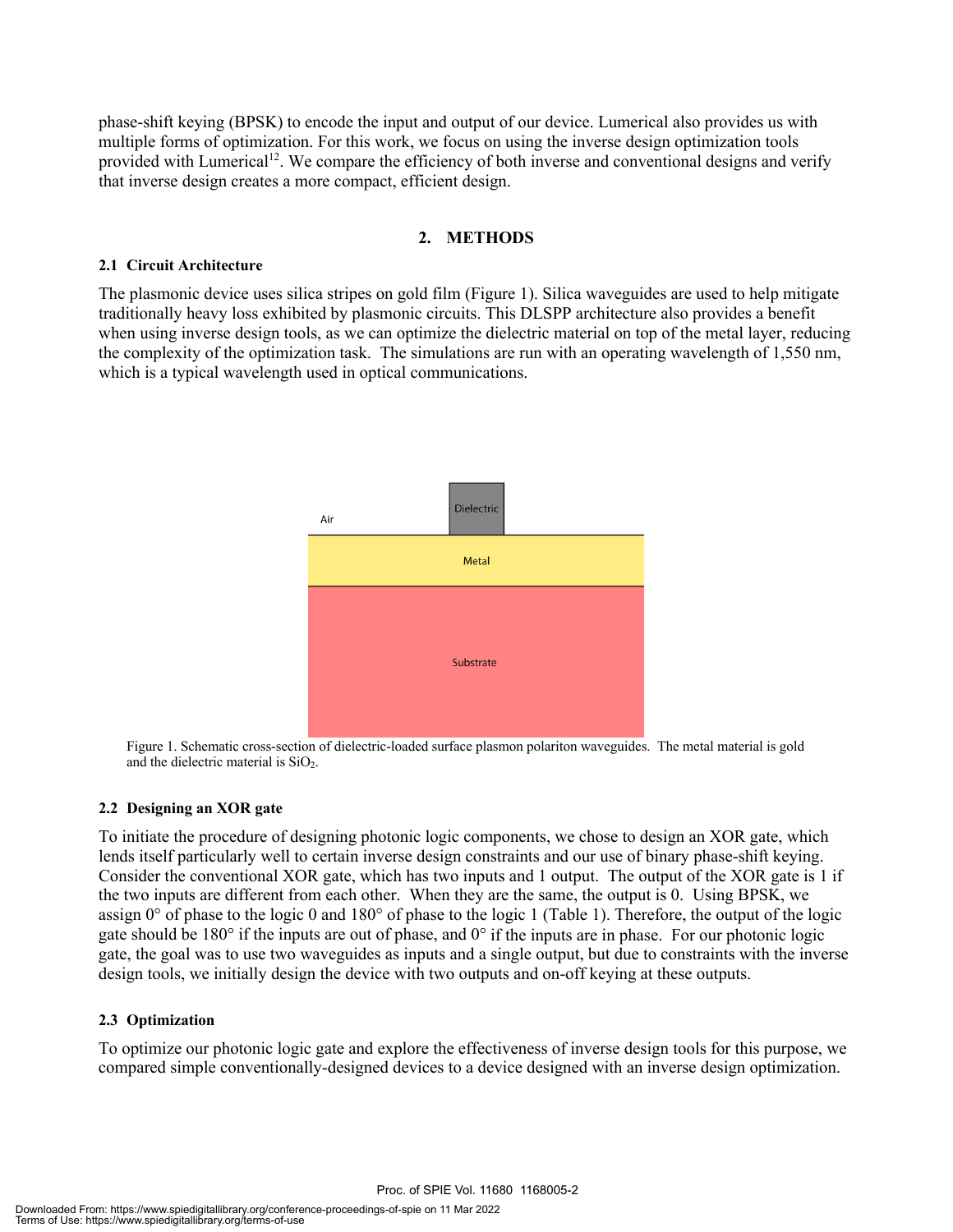The inverse design tools allow us to define inputs and a figure of merit (output), and uses an adjoint-method based optimization to optimize the topology of a pre-defined region based on those constraints<sup>13</sup>. Traditional design, which is often guided by intuition, often involves parameter sweeps and is time-consuming if one wants to explore a large portion of the parameter-design space. Because inverse design uses gradient based algorithms to compute a set figure of merit in an iterative loop, fewer simulations are needed to explore the design space and the result is more compact designs with better performance using less time than conventional design methods.

| <b>Input A</b>             | <b>Input B</b>             | Output                     |
|----------------------------|----------------------------|----------------------------|
| Logic $0:0^{\circ}$ phase  | Logic $0:0^{\circ}$ phase  | Logic $0:0^{\circ}$ phase  |
| Logic $0:0^{\circ}$ phase  | Logic 1: $180^\circ$ phase | Logic 1: $180^\circ$ phase |
| Size of each file          | Logic $0:0^{\circ}$ phase  | Logic 1: $180^\circ$ phase |
| Logic 1: $180^\circ$ phase | Logic 1: $180^\circ$ phase | Logic $0:0^{\circ}$ phase  |

Table 1. XOR logic gate operation with phase-shift keying.

#### **3. RESULTS**

The results of conventionally-designed multi-mode interferometers (MMIs) designed with the goal of using them for an XOR gate are shown in Figure 2. The plots show the power of the optical fields in the device. For both simulations, the relative phase difference of the inputs is 180°, and the device is 10 µm wide. The position of the input waveguides is shifted between the two simulations. These designs demonstrate how varying a single parameter (spacing between input waveguides) leads to drastically different results. The goal of designing an XOR gate is made much more difficult when relying solely on conventional design.



Figure 2. FDTD simulation results of conventionally designed MMIs with sources 180° out of phase.

In contrast, using inverse design tools, we can accomplish complex design over multiple parameters more efficiently. For this design, we used two inputs and two outputs. We specified the relative phase of the inputs (in phase or 180° out of phase) and a single output waveguide for each condition. Figure 3 shows simulation results from inverse-designing the XOR gate. These simulations also show the power of the optical fields in the device. The simulation results show that the light will be sent to different outputs based on the relative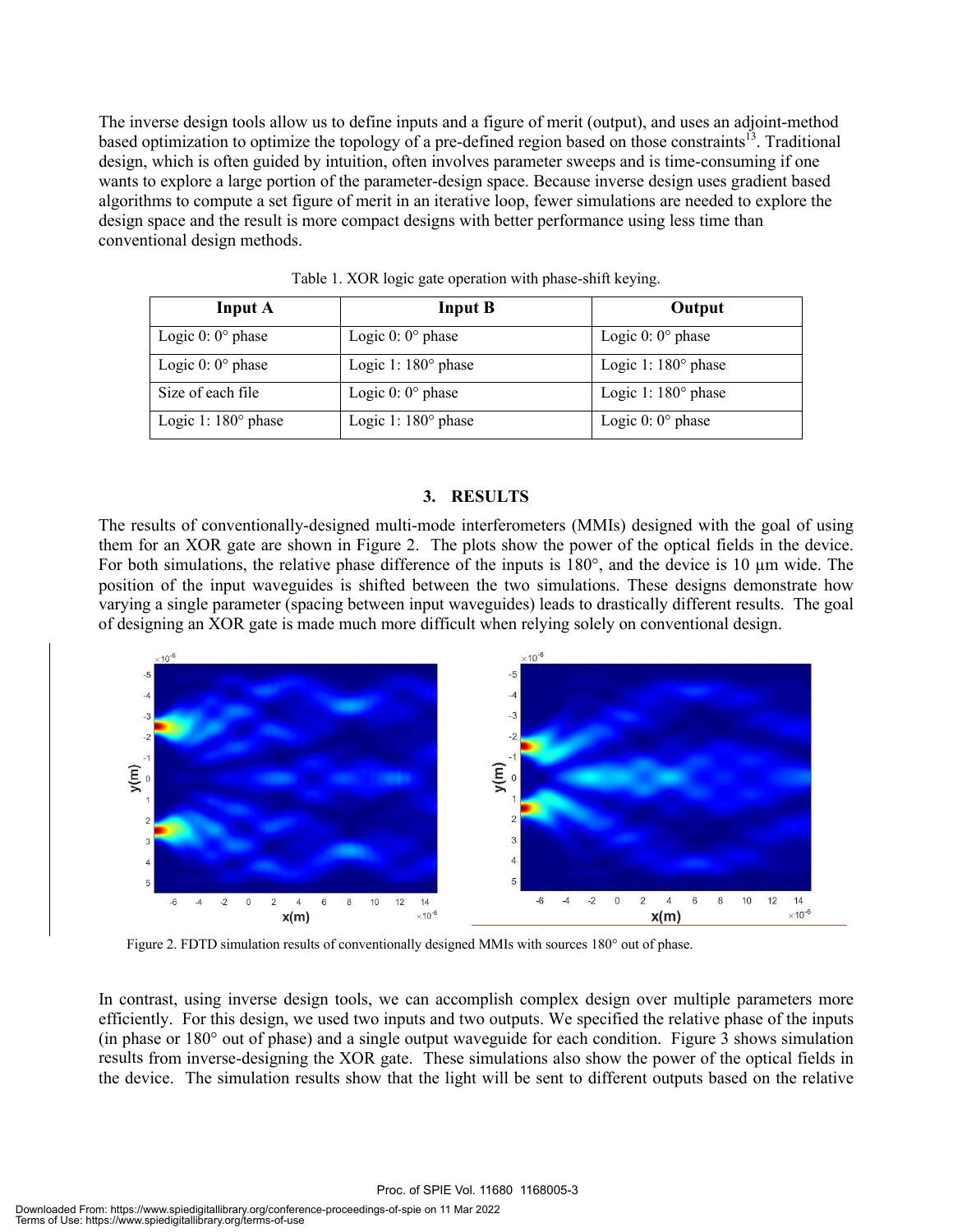phase of the inputs. And in fact, the behavior shown in the simulations can be considered an XOR operation, with BPSK encoding at the inputs and on-off keying encoding at the outputs.



Figure 3. FDTD simulation results of inverse-designed XOR gate. On the left, the inputs are in phase and the signal is active at the bottom output. On the right, the inputs are 180° out of phase and the signal is active at the top output.

#### **4. CONCLUSION AND FUTURE WORK**

We have demonstrated the feasibility of using plasmonic devices to construct logic gates, allowing for smaller, more efficient digital photonic components. In particular, we designed a plasmonic waveguide device using a DLSPP architecture that exhibits XOR-gate behavior using PSK-encoded inputs. Furthermore, we verified the advantages of inverse design for this process. These findings will allow us to optimize designs for other devices that behave as photonic logic gates. In the future, we will consider other digital logic gates, and consider how to re-encode the output to PSK, with the end goal of creating larger, more complex photonic integrated circuits.

#### **5. ACKNOWLEDGEMENTS**

This work is supported by startup funds from Chapman University.

#### **6. REFERENCES**

- [1] Duan, L.-M., Lukin, M., Cirac, I. and Zoller, P., "Long-distance quantum communication with atomic ensembles and linear optics," Nature **414**(6862), 413–418 (2001).
- [2] Minzioni, P., Lacava, C., Tanabe, T., Dong, J., Hu, X., Csaba, G., Porod, W., Singh, G., Willner, A. E., Almaiman, A., Torres-Company, V., Schröder, J., Peacock, A. C., Strain, M. J., Parmigiani, F., Contestabile, G., Marpaung, D., Liu, Z., Bowers, J. E., et al., "Roadmap on all-optical processing," J. Opt. **21**(6), 063001 (2019).
- [3] Touch, J., Cao, Y., Ziyadi, M., Almaiman, A., Mohajerin-Ariaei, A. and Willner, A. E., "Digital optical processing of optical communications: towards an Optical Turing Machine," Nanophotonics **6**(3) (2017).
- [4] Narayana, V. K., Sun, S., Mehrabian, A., Sorger, V. J. and El-Ghazawi, T., "HyPPI NoC: Bringing Hybrid Plasmonics to an Opto-Electronic Network-on-Chip," 2017 46th International Conference on Parallel Processing (ICPP), 131–140 (2017).
- [5] Sun, S., Badawy, A.-H. A., Narayana, V., El-Ghazawi, T. and Sorger, V. J., "The Case for Hybrid Photonic Plasmonic Interconnects (HyPPIs): Low-Latency Energy-and-Area-Efficient On-Chip Interconnects," IEEE Photonics J. **7**(6), 1–14 (2015).